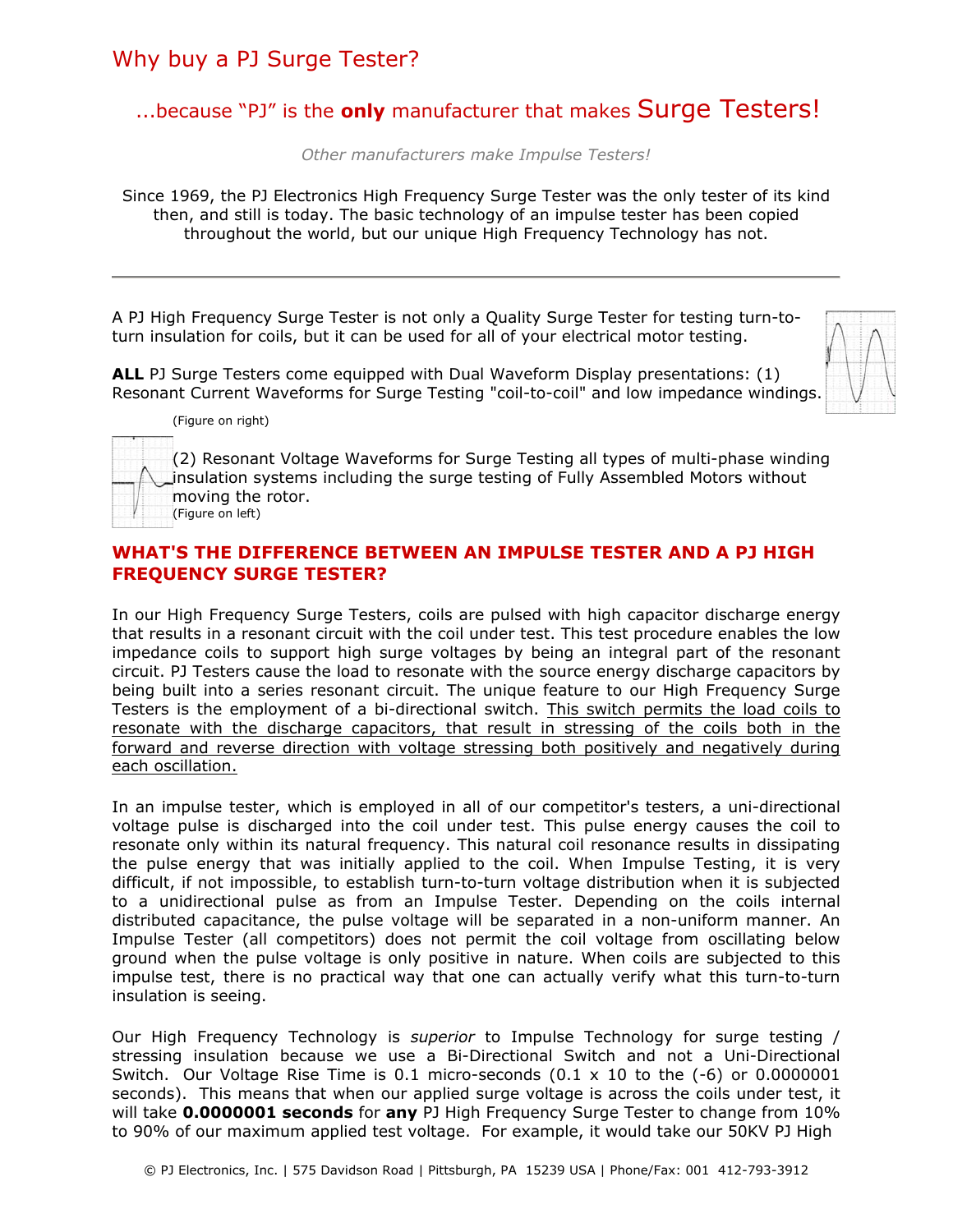Frequency Surge Tester 0.0000001 seconds to deliver an output voltage from 5,000 Volts to 45,000 Volts. Our Voltage Rise Time is fixed at 0.1 micro-seconds throughout the surge tester's entire output voltage range. In addition to our Bi-Directional Switch and our fixed 0.1 micro-second voltage rise time, all PJ High Frequency Surge Testers pulse and resonate with the coils under test at 60 Pulses Per Second (60pps @ 60 Hz. and 50 pps @ 50 Hz.). Within each and every pulse, our high frequency discharge energy is cycling and resonating throughout the coils, stressing the coil's turn-to-turn insulation in the forward and reverse direction. After this high frequency burst of energy, the surge tester recycles and regenerates another pulse of high frequency energy every 16 milli-seconds (0.016 seconds). These high frequency bursts of high surge energy continue to stress each and every turn of the coil's insulation unlike no other surge tester on the market today or for the last 40+ years.

PJ High Frequency Surge Testers *outperform* all Impulse Testers due to their Uni-Directional Switch Technology, Variable Voltage Rise Times as slow as 2.0 micro-seconds on coils and a repetition pulse rate as slow as 1 impulse every 2 seconds (0.5 Hz.). The impulse energy does not resonate with the coils, just shocks them and dampens out via the natural frequency of the test coils.

# **TESTING AC ROTATING ELECTRIC MOTORS**

When testing phases of a motor, no tester, including our PJ Surge Tester, will uniformly stress the turn-to-turn insulation of every coil in the phase of disassembled or assembled motors. This is why it is imperative to surge test each and every coil prior to installing the coil into the motor. As we stated many times before, there is no better method of checking /stressing the integrity of the coil than with a tester with High Frequency Technology.

But what if you cannot test the coils prior to installation? What if you only have a multiphase motor to surge test with the rotor removed? Finally, what if you have to surge test a fully assembled motor? All of our competitors claim that they are capable of surge testing multi-phase motors, but they have never explained how the voltage is being applied to the coils in the phases. You may believe that an Impulse Tester can test 3 phase motors, but what do you think it is detecting?

Every PJ High Frequency Surge Tester is capable of effectively surge testing grounded or ungrounded **Fully Assembled Motors without moving the position of the Rotor**.

Since our discharge energy is continuously resonating at 60pps, every cycle of our surge energy is constantly recycling the resonant current and resonant voltage back and forth to our capacitors. The surge energy is contained with high power levels to work through those windings in each phase with sufficient energy and still have the capacity to detect defective insulation.

An explanation on how our competitor's voltage is being applied to the coils in multi phase motors. Our surge voltage differs drastically from that supplied by standard impulse testers. Most impulse testers have a pulse repetition rate of 5 pulses per second, i.e., one every 200 milliseconds. When an impulse tester is discharged into a motor winding it contains one and only one burst of energy in which the energy slowly dissipates to zero. The motor is not subjected to another energy burst until a time period of 200 milliseconds has elapsed. When it surges the windings with its relatively slow rate of rise, it gives an unequal distribution of the voltage across the entire phase in only one direction. In a one second time period, the impulse tester subjects the motor windings to 5 and only 5 bursts of surge energy whereas as the *PJ Surge Tester* will have subjected the motor to 60 high frequency bursts of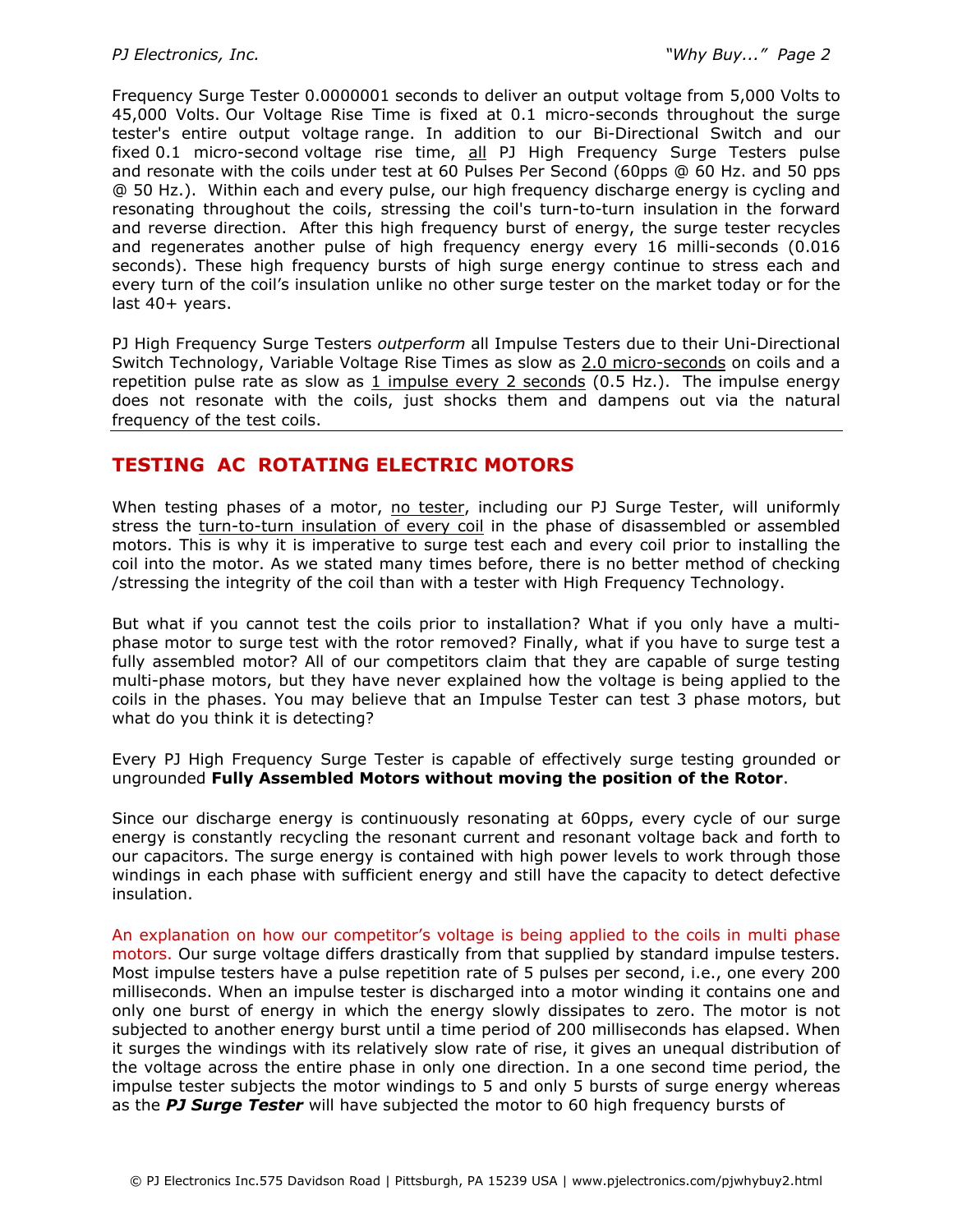energy. However, each of our high frequency bursts consist of a decaying oscillation of approximately 5 cycles of energy pulses that gradually dissipates to zero. Under these conditions, the motor would be subjected to 300 energy pulses during the same time period in which the impulse tester would have delivered 5 pulses of energy.

An Impulse Tester does not have the voltage risetime or duration of repetitive peak discharge energy during the unidirectional discharge time period to effectively stress weak turn-to-turn insulation in a single coil, **not to mention an entire phase**!

### **PREDICTIVE MAINTENANCE**

If you were to surge test a fully assembled motor with an Impulse Tester during your scheduled Predictive Maintenance Program, you would first have to rotate the rotor back and forth until you get a presentable waveform for that phase. You may be required to repeat this tedious task again to test the other phases. You may detect a short in the entire phase, if present, but you would not detect or stress weak insulation in the phases. The reason is that once the energy from an impulse hits the coils in the phases, the capacitance in the coils charges up momentarily, then dampens out due to a follow through of the natural frequency of the coils in the phase. Their voltage surge considerably lacks the voltage rise-time listed in the IEEE 522 Standard, that is imperative for stressing weak insulation to the point of break over in the motor winding.

Fully Assembled Motors when connected on-line are subjected to damaging effects of turn insulation if the input leads are struck by lightning strokes, high voltage transient spikes or faulty breaker closures. These are the circuit conditions that subject the motor to excessive steep-front surges. There is a high probability that if the motor is damaged, it is very likely to have occurred under these conditions. The turn insulation can also be weakened by a surge at the machines terminals from normal breaker operations. Repeated on-off breaker cycles with steep surges will weaken poor turn insulation and eventually cause a turninsulation failure.

When using our PJ High Frequency Surge Tester in a Predictive Maintenance Program you will not have worry about the rotor position, you may test it as is. The peak value of our applied surge test voltage rise time is similar to that of a lightning stroke which will stress the coils to the maximum that they would encounter on abnormal line conditions. A PJ Surge Tester will not harm or damage good insulation if it is surge tested at the proper test voltage for each motor, but it will detect any defective insulation that is present in the winding.

Due to our PJ High Frequency Technology as explained previously, we are capable of stressing the windings of each phase in both directions. When we surge the phase, the energy that is discharged into the windings comes in from one end of the phase. The energy is immediately reversed causing a reversal in polarity of the surge voltage thereby causing a secondary discharge to appear at the opposite end of the phase. This voltage waveform will cause a similar voltage stress to this end of the phase. This permits us to stress the part of the phase that we did not stress initially. The PJ High Frequency phenomena allows us to effectively stress the insulation, providing the proper surge test voltage is applied, **before** it turns into a motor failure.

We at PJ Electronics, believe that using a Surge Tester for your scheduled Predictive Maintenance program should effectively stress the complete phase of your fully assembled motor and detect / uncover damaged and weak insulation throughout the entire phase.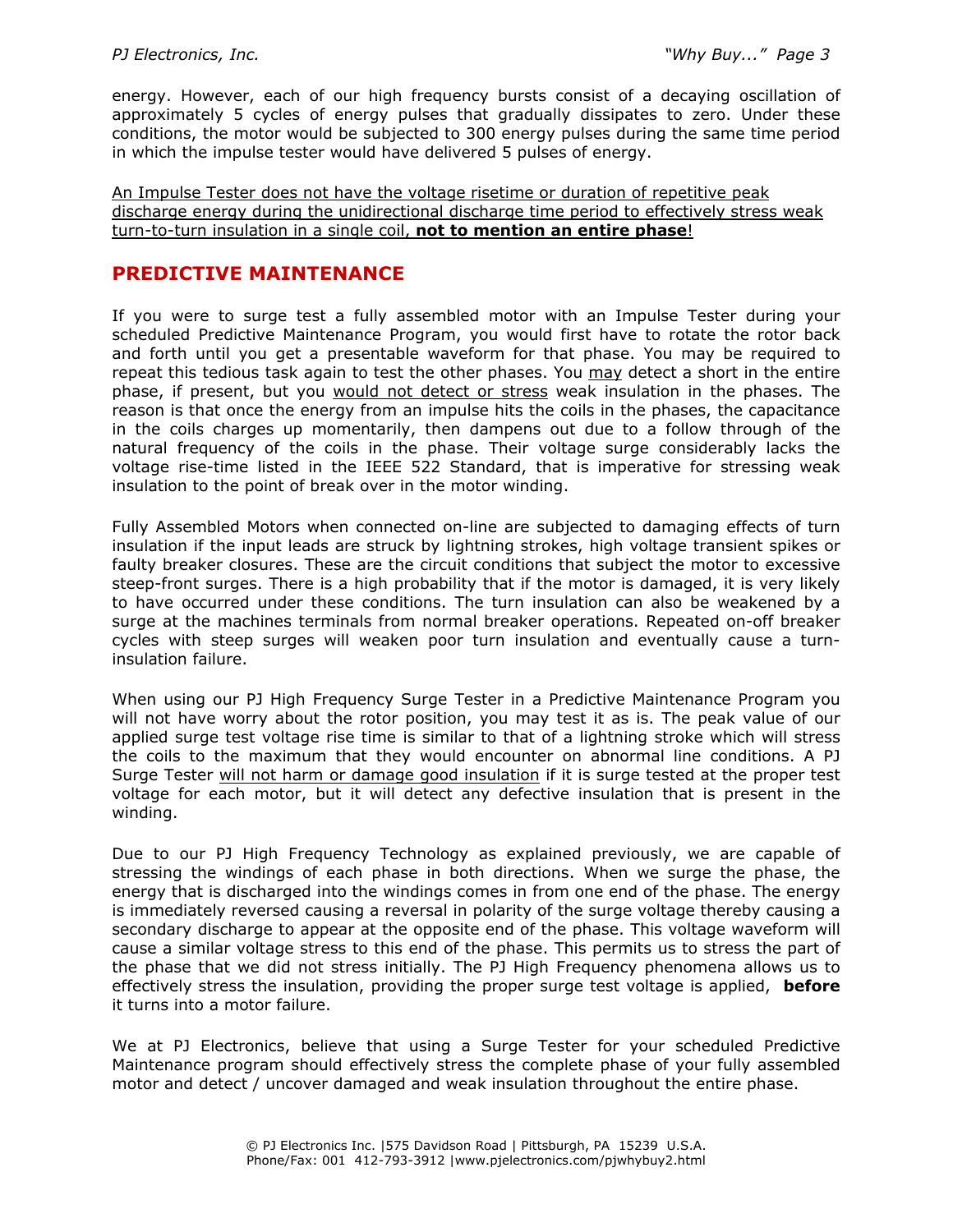A PJ High Frequency Surge Tester is the only choice for all of your **Preventive** / Predictive Maintenance programs and multi-phase surge testing.

Surge Testing is only one part of a complete Predictive Maintenance Program (PMP). DC Hipot Testing along with Resistance Testing are also important. Our "M" models : Multi-Operational Surge Tester (MOST), High Frequency Surge with DC Hipot, built-in 3 phase transfer switch and optional portable hand held milliohm meter is the ideal package for your PMP. However, we offer you the ability to custom build a tester to meet your testing requirements. Only order the PJ tester with the features that you need.

# **HOW TO SELECT A PJ SURGE TESTER**

When you purchase a **P J High Frequency Surge Tester**, you don't have to worry about the Horse Power of the motor that you intend to test. All P J Surge Testers are capable of testing **any** rated HP motor provided that the P J Tester you select has sufficient output voltage required for the test. To compute the voltage needed to surge test a new or rewound electrical motor, you must multiply the line-to-line voltage rating of the motor by 2, add 1000 and multiply that sum by 1.414

#### **(2 X Rated Line Voltage + 1000) X 1.414**

For example, to surge test a 4160 volt AC Motor, you would multiply the line voltage (4160) by 2 to get 8320, then add 1000, the sum would equal 9320; then multiply this number by 1.414 to obtain the surge test voltage. This test voltage would equal 13,178 volts. Any one of our 15 KV Models would be able to perform this test.

## **ARMATURE TESTING**

**All** P J Surge Testers are capable of testing DC Armatures. A special tester is not needed!

DC armature testing is accomplished by an Armature Test Yoke Assembly (ATYA) that conveniently applies the test surge voltage to the armature coils via the commutator segments. By providing a proper yoke set-up for supporting the armature and using the three spring-loaded contact fingers for commutator connections, as shown in the picture, the operator can manually rotate the armature and observe the oscillographic wave pattern. Thus, one section of the armature is constantly being compared to a new section of the armature under test. A good armature can be tested in this way in only a couple of minutes by a single operator.

Some of our competitors limit the applied bar-to-bar test voltage to only 900 volts. With a PJ Surge Tester, there is **no** restriction in the magnitude of the applied bar-to-bar voltage. We have had customers inform us that they are testing D.C. Armatures at 1250 to 1500 volts bar-to-bar and they are now uncovering defects that they normally would not have detected at the lower test voltages. By detecting these defects during the test phase, they were able to eliminate costly motor failures in the field.

<sup>©</sup> PJ Electronics Inc. All rights reserved worldwide | Phone/Fax: 001 412-793-3912 575 Davidson Road | Pittsburgh, Pennsylvania 15239 U.S.A. | www.pjelectronics.com/pjwhybuy2.html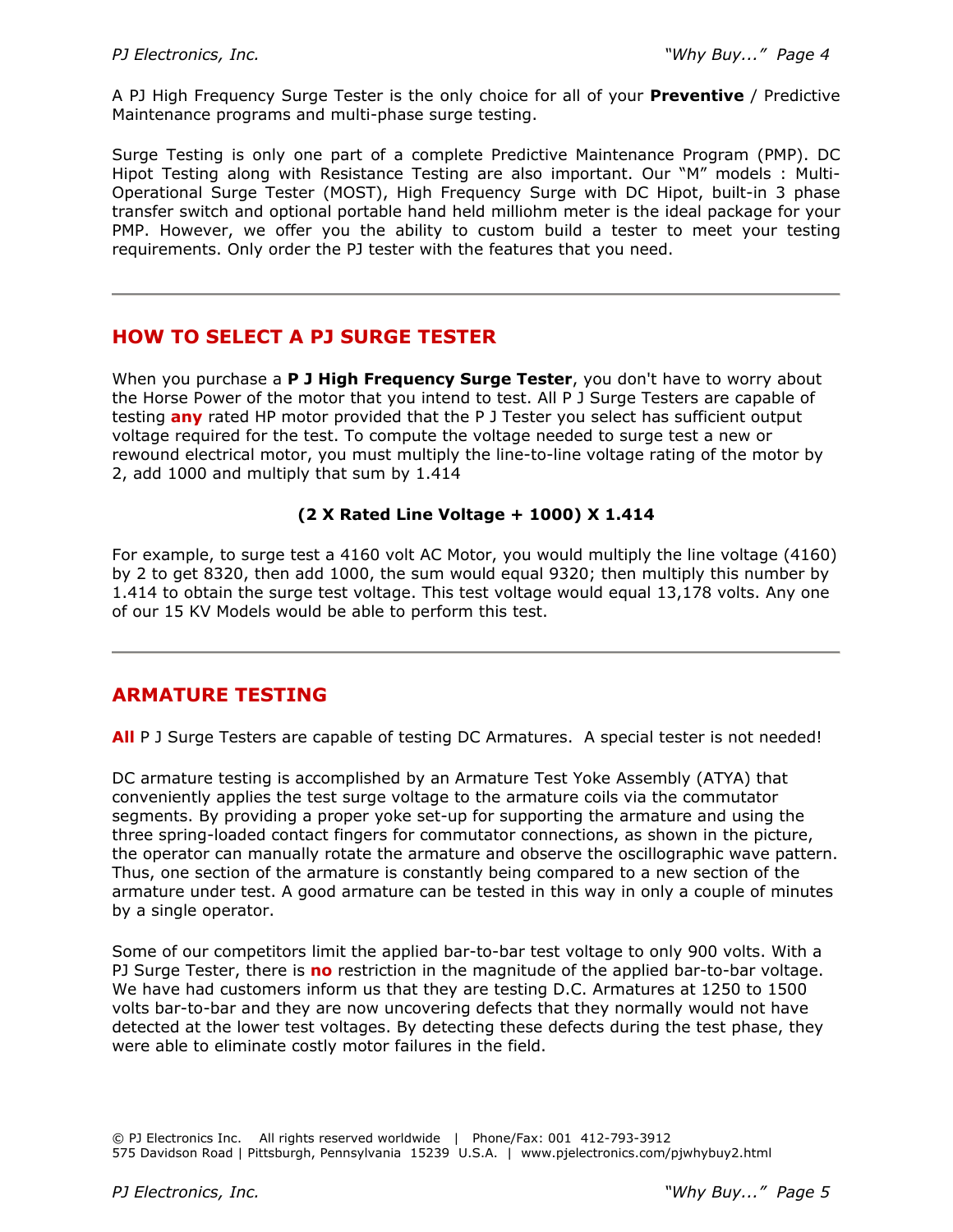## **FACTS REGARDING CALIBRATING TESTERS...**

All P J Surge Testers indicate the value of peak output voltage on a large digital panel meter that is accurately calibrated to be the actual voltage that is applied across the test coils. Our calibration accuracy is Traceable to NIST. Our customers can actually verify the output voltage, as displayed on the panel meter, for themselves at any time. This is accomplished by using an optional calibrated High Voltage Probe in conjunction with our Digital Oscilloscopes that we supply with every one of our testers. This test procedure can be seen by the illustration shown below:



We challenge our competition to **prove** their output voltage under any low inductance load, at any time! None of our competitors explain, illustrate or prove their output voltage. Impulse testers severely regulate under low inductance loads and their output voltage displayed on the meter is **not** the same across the coils. Don't let our competitors insult your intelligence by claiming that they have a "button" to self calibrate their surge testers. Some of our competitors just calibrate the meter movement on their testers or adjust the gains on their oscilloscopes. We calibrate our PJ Surge Testers under actual load conditions throughout the testers entire output voltage range. Future calibrations on all PJ High Frequency Surge Testers should be performed at our factory to conform to NIST. If calibration is performed elsewhere, the calibration agency must employ procedures as recommended by PJ Electronics, Inc.

#### **DIGITAL REAL TIME OSCILLOSCOPES, USB STORAGE, PRINTING, ANALYSIS,...ETC.**

All P J High Frequency Surge Testers currently come equipped with a high performance color Rigol DSE series storage, programmable oscilloscope with USB Interface Ports, Software, multi-language user interface and a bonus USB Flash Drive for unlimited storage capabilities. These scopes include a USB host port for removable data storage support and USB device port for either PC connectivity or direct print capabilities. It offers a maximum

Sampling Rate of 1 GSa/s which provides accurate real-time acquisitions, the opportunity to freeze, store, save/reference and measure waveforms "on screen" for analysis. The digital scopes are all "user-friendly" with on screen menus, traditional buttons and knobs which retain analog simplicity yet gives quick access to the wide range of digital functions.



Every oscilloscope is pre-programmed at P J Electronics before it leaves our factory, so that the settings are correctly positioned and ready to display the bright and vivid waveforms on a color liquid crystal display (LCD) screen. You can also pre-program up to 10 different scope set-ups to enable you to quickly get proper waveform patterns for various testing applications. You may also view the scope in one of 10 different languages: English, Spanish, French, German, Russian, Portuguese, Korean, Japanese, Traditional Chinese or Simplified Chinese. In addition, these "state of the art" oscilloscopes offer a 3 year warranty.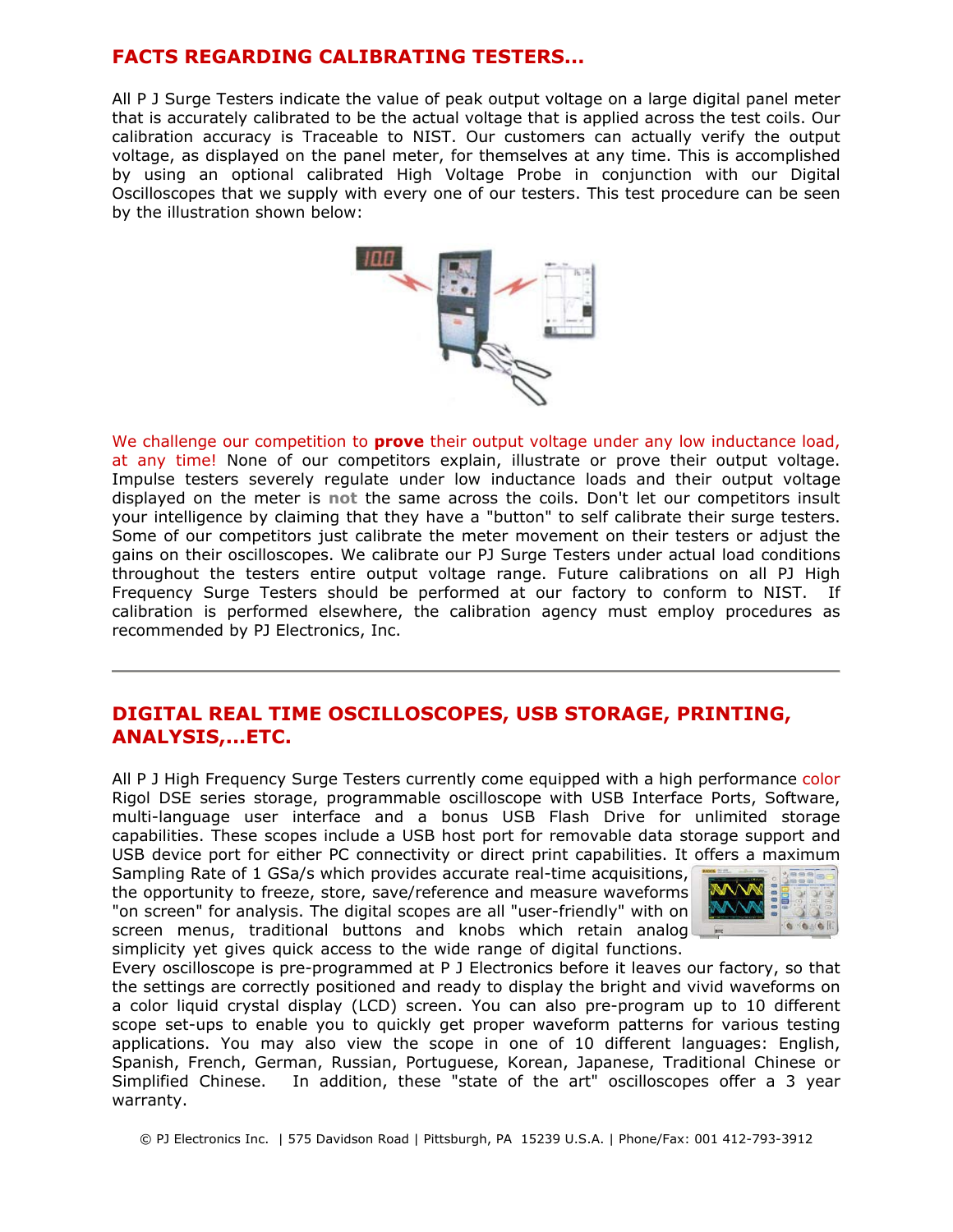**Rainbow of COLORS**. As described above, all of our Model Testers are now equipped with a Rigol **color** oscilloscope. The **color** makes it easier to distinguish good and bad waveforms because channel 1, channel 2, and the reference waveform are in different colors. Everything that is displayed on the colored Oscilloscope may either be printed out, displayed on the PC via the software and/or stored on the USB Flash Drive in color, exactly as it appears on the scope.



**Do more with your waveforms with the new Standard Features.** All Oscilloscopes come standard with an accessible front-panel USB host port for an easy way to save data

onto the included USB Flash Drive. Use the USB Flash Drive to store, reference, identify and recall virtually an unlimited number of waveform data. Once you have loaded the USB Flash Drive with waveform data, you may download the data on various PC formats for analysis (some formats listed below). (*NOTE*: *No additional software is required when you save waveform data on the USB Flash Drive).*

**Software included at no additional charge**. The Rigol Scope offers UltraScope software. It provides quick and easy capturing and saving of waveform data and images directly onto a PC (Windows 98, 2000, NT and XP). Truly seamless PC connectivity via a USB device port / USB Plug-and-Play. The software provides the ability to generate reports with Microsoft Word, Excel, Outlook, PowerPoint and WordPad, as well as, with stand-alone desktop application. The software provides live waveform analysis, remote control of oscilloscope and extended analysis capability.

**Innovative direct print capability.** Print directly from the oscilloscope to printer with the push of one button, using our optional **Canon Pixma PictBridge™ Printer**. This high resolution printer is connected to the oscilloscope, stored and mounted in the custom panel sliding drawer of our Console Models (or connected and secured on top of our Portable and Bench Models). The printer will print everything that is seen on the scope's display screen.

These removable oscilloscopes can also be used for trouble shooting motor controllers, power supplies and other electronic circuitry. Most importantly, they can be used to verify the peak output voltage of the test coils, at any time you wish (using a high voltage probe, contact us for details).

# **PJ SURGE TESTERS VERSUS ALL COMPETITORS**

| <b>PJ HIGH FREQUENCY</b>                                                                                                                                                                                                     | <b>Impulse Testers</b>                                                                             |
|------------------------------------------------------------------------------------------------------------------------------------------------------------------------------------------------------------------------------|----------------------------------------------------------------------------------------------------|
| <b>SURGE TESTERS</b>                                                                                                                                                                                                         | (All Competitors)                                                                                  |
| PJ Electronics only sells DIGITAL High Frequency Surge Testers!                                                                                                                                                              | Most competitors still try to sell obsolete Analog<br>testers.                                     |
| All PJ Testers have dual waveform presentations, very sensitive<br>resonant current waveforms for testing turn-to-turn insulation and<br>resonant voltage waveform display for testing phase to phase<br>winding insulation. | Single impulse voltage waveform display only, lacks<br>sensitivity and surge testing performance.  |
| All PJ Testers designed to surge test Fully Assembled Motors                                                                                                                                                                 | Cannot effectively perform this test. Feature not                                                  |
| without moving the rotor. A standard feature.                                                                                                                                                                                | available.                                                                                         |
| 0.1 micro-seconds voltage rise time on all models up to 60KV.                                                                                                                                                                | Variable voltage rise time as slow as 2.0 micro-<br>seconds, does not meet IEEE Standard 522-1992. |
| We oscillate / resonate and stress the windings 50/60 pulses per                                                                                                                                                             | Does not resonate with coils, pulse rates vary from 12                                             |
| second* (predicated on input line frequency).                                                                                                                                                                                | pulses per minute to up to 5-10 pulses per second.                                                 |



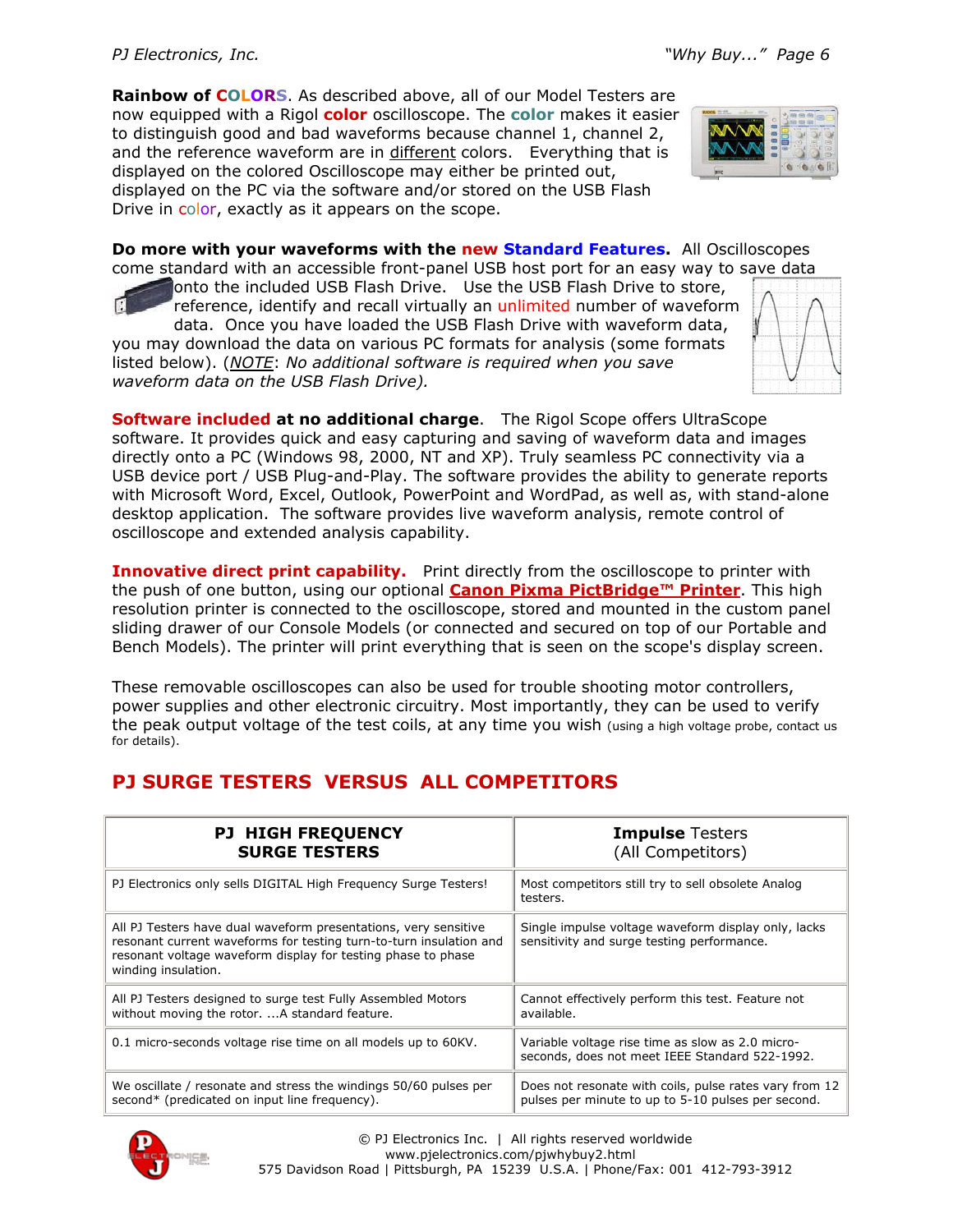\*The reason our competitors employ a low pulse rate is because they do not have the power capabilities to discharge 60 pulses per second into a low impedance load. The advantages of pulsing load coils at a high repetition rate is that it can uncover a potentially dangerous and weak point in the coil insulation. For example, if a coil has an imperfection in the coil insulation that results in a high concentration of voltage stress, (usually referred to as Corona) our high repetition, high voltage pulse, can cause this coil weakness to increasingly weaken and eventually break-over. This will result in a noticeable fault pattern on the oscilloscope waveform. **This high pulse rate can be classified as an accelerated life test in which the applied test will result in revealing a coil weakness that would not normally be uncovered by an Impulse Tester.**

| <b>PJ HIGH FREQUENCY</b><br><b>SURGE TESTERS</b>                                                                                                                                                              | <b>Impulse Testers</b><br>(All Competitors)                                                                                                                                                 |
|---------------------------------------------------------------------------------------------------------------------------------------------------------------------------------------------------------------|---------------------------------------------------------------------------------------------------------------------------------------------------------------------------------------------|
| Our testers stress coils under test both in the forward and reverse<br>direction with voltage stressing both positively and negatively<br>during each oscillation via our High Voltage Bi-Directional switch. | Shocks coils with a uni-directional impulse which does<br>not permit coil voltage reversal. Therefore, the coils<br>turn-to-turn insulation is not effectively stressed.                    |
| Our PJ High Frequency Surge Test assimilates the same electrical<br>environment when the rotating electric machine is connected on-<br>line.                                                                  | Not even close, NO comparison.                                                                                                                                                              |
| PJ Testers can accurately generate voltage to any type of load.<br>Operator can verify his output voltage at any time with an<br>optional H.V. Probe and use the scope inside the tester.                     | Cannot, it regulates wildly under low inductances. It<br>is impossible to accurately read the testers output<br>voltage via a high voltage probe with their integrated<br>oscilloscope.     |
| All PJ Testers capable of testing very low inductances, series<br>wound DC Armatures, etc. since 1969. Fixed 100 nano-second<br>Voltage Risetime regardless of load impedance of the coil.                    | Cannot use your Impulse Tester, need a special type<br>of Impulse Tester to check DC Armatures, and low<br>inductance loads. Voltage Risetime will vary under<br>different load impedances. |

It doesn't take much energy to uncover a shorted coil, but it takes a fast rise time and a repetitious high voltage pulse to reveal a potentially weak coil condition. When testing with a PJ High Frequency Surge Tester, each test coil is subjected to precise peak pulse powers which are capable of uncovering any insulation weakness that may be present. The peak pulse voltage is accurately controlled and regulated so as not to cause any deleterious effects such as excessive heating or over-voltage stressing.

The competitors are more interested in the automation and computerization of their Impulse Testers than developing proper surge tester technology. What good is the automation and software when the "Hardware" can't do the job?

| <b>PJ HIGH FREQUENCY</b>                                                                                                                                                                                                                                        | <b>Impulse Testers</b>                                                                                                                       |
|-----------------------------------------------------------------------------------------------------------------------------------------------------------------------------------------------------------------------------------------------------------------|----------------------------------------------------------------------------------------------------------------------------------------------|
| <b>SURGE TESTERS</b>                                                                                                                                                                                                                                            | (All Competitors)                                                                                                                            |
| All PJ Surge Testers come equipped with a Fully Digital, 1 Billion                                                                                                                                                                                              | Most are analog, some digital with an integrated                                                                                             |
| Samples per second real-time, programmable, storage, rack-                                                                                                                                                                                                      | homemade type of oscilloscope with basic scope                                                                                               |
| mounted Rigol DSE series scope.                                                                                                                                                                                                                                 | functions. Repaired by factory only.                                                                                                         |
| Every PJ Tester comes equipped with a Rigol color display<br>oscilloscope. Store, reference, identify and recall an unlimited<br>number of waveforms on the supplied USB Flash Drive. Download<br>the data on various PC formats via software that is included. | Most have no scope upgrades, no color display, and<br>no USB Host Port or USB Flash Drive. Software is<br>needed and is an expensive option. |
| PJ Testers are capable of energizing at any preset voltage with<br>virtually no overshoot voltage*. A welcomed feature when using<br>the reference waveform. Each surge test can be identically<br>compared to the last surge test. *under 40KV                 | Most can only be energized at 0 volts, nothing to<br>prevent voltage overshoot, takes longer to surge test,<br>no preset voltage capability. |